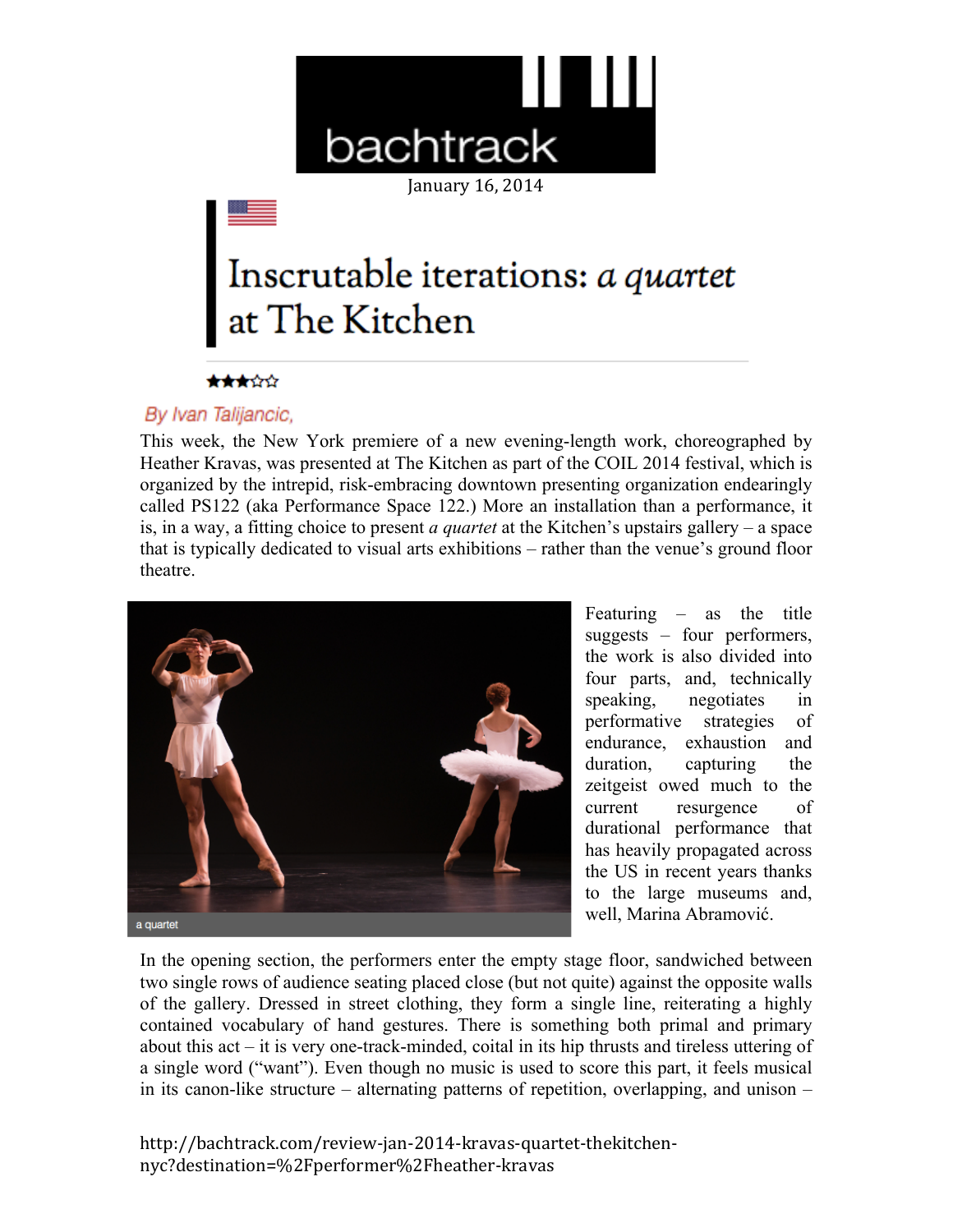

both in movement and sound.

In the second section, I suddenly become aware of a guitar soloist wearing the poker face of a bona fide hipster – as she builds upon a deliciously distorted guitar riff, the performers disrobe one by one and slowly, deliberately create a series of tableaux of reclining nudes. In this section, as before – and, as it will turn out, for the duration of the piece – they barely relate to each other. Their presence is visual and spacial at best, and automaton-like at the more reductive end of the spectrum. For whatever that is worth, they are presented on the stage as sculptural entities rather than human presences or characters. What seem like basic geometrical shapes turn out to be letters they are forming with their bodies, I discover a few minutes into part two – a few minutes too late to figure out whether it was a word, what word, and whether it was important for me to know what they were spelling to begin with.

The third segment of *a quartet* was also the work's most exacting. I would refer to it as the "ballet section" – two women changed into tutus, accompanied by another couple in outfits that seemed to visually reference the realm of the competition dancing. Besides being the longest part of the evening, it was also the one in which live human presence was dehumanized the most. While the ballerinas joylessly executed one balletic turn after next (and on like that several hundred times), the other couple expressionlessly marched to a deafening beat worthy of something out of an early Einsturzende Neubauten album. The topography of this section was a system, crafted with mathematical exactitude. Yet, I can't say that its length was warranted:



while it was certainly an endurance test for performers and audiences alike, the pro advocate in me wants to say it wanted to be durational, but the con weighs in (and wins), concerned that the work simply doesn't have dramaturgical, narrative, character or choreographic heft to sustain interest  $-$  in a performance context, that is (within a work that is packaged in a theatrical/presentational style to a seated audience for a determined period of time.) The experience of it was akin to watching a master craftsman execute an elaborate filigree – it is meticulously crafted, but to what end?

By the time the fourth, final section came along, the work felt completely pedestrian – the

http://bachtrack.com/review-jan-2014-kravas-quartet-thekitchennyc?destination=%2Fperformer%2Fheather-kravas